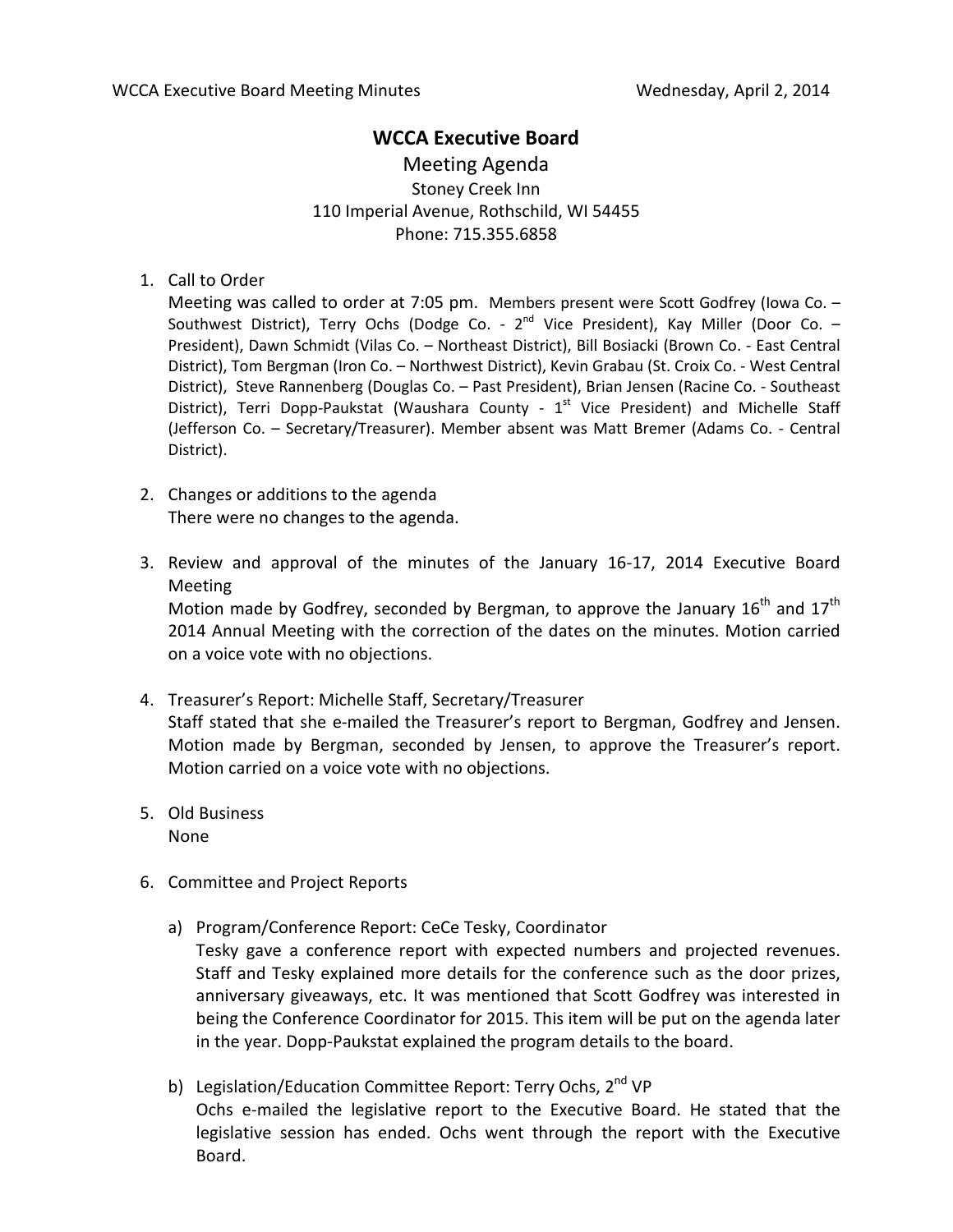AB386/SB314 has passed and is now 2013 Act 74. It relates to the effect of changes in requirements for development-related permits or authorizations on persons who apply for the permits or authorizations.

AB410, related to non-conforming uses and manufactured home communities has not been taken up by the Governor.

AB661 related to Towns withdrawing from County Zoning. Ochs stated that this bill was written for Dane County. Ochs reported that he and Staff attended the Assembly public hearing on this bill on February 25. Ochs explained the testimony at the public hearing. In addition, there was discussion on the bill introduced on the last day of the session about eliminating comprehensive planning. There was a discussion on the purpose and intent of comprehensive planning and how it is in the best interest of the communities and businesses to keep comprehensive. The Board stated that the WCCA must relay this message to the legislators. The discussion turned back to AB661 and Bergman stated that this bill is only for one County which makes for bad legislation. Bosiacki disagreed and stated that one law may not be good for the entire state. It was mentioned that it would be in the best interest of WCCA to discuss this issue with the Town's Association and County Association and work cooperatively and be proactive on this issue.

Ochs read through the senate bills and related to the board which ones were passed or died.

SB632 relating to non-metallic mining was not passed. Miller said that she wrote a letter to Senator Tiffany and then retracted the letter after discussion with the WCA. Godfrey explained what transpired with the bill and his conversation with WCA. Godfrey stated that this bill was written for the sand industry. He said that this bill will be re-introduced next session. Godfrey suggested that we let WCA know that we are opposed but will maintain a working relationship with them. Grabau stated that the NW district was very upset about the testimony that was presented at the public hearing by the WCA. He stated that the NW district wanted to relate back to the Executive Board their displeasure on how this issue was handled. Ochs explained that WCA has "inside" information and we need to trust WCA. Godfrey stated that WCCA can't lobby and must be careful not to cross the line. Godfrey explained that our only opportunity to be included in discussions on this issue is through WCA. There was a discussion on the mass e-mail that was going around the state. The Board mentioned that the district representatives should inform their district on issues, and if there are any comments on that particular bill they should relay it to the district representative and the district representative should relay it back to the Executive Board.

## c) Webpage/Decoder Coordinator Report: Dusty Grant, Coordinator

Grabau stated that the NW district was also displeased that outside agencies and other private businesses are on the Google groups. Staff mentioned that you need to be either a WCCA full member or an associate member to be on Google groups. She stated that many private businesses are contracted out by the Counties as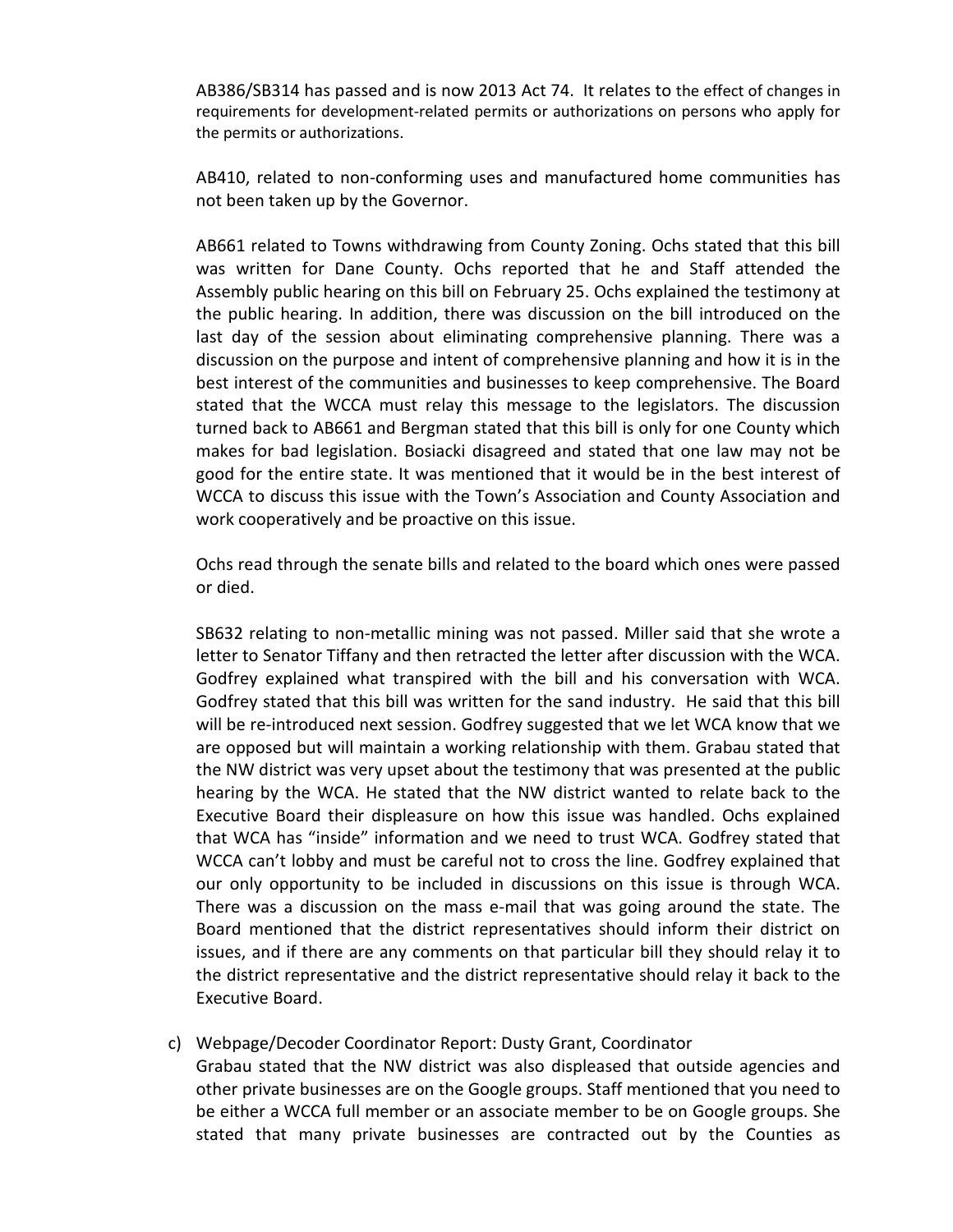Corporation Counsels or Zoning Administrators. All of our Counties' e-mails are public record and the membership should be aware of this.

Grant was not present but Godfrey gave a report. He stated that the Webpage Committee had a conference call with all members and from that discussion, Grant redesigned the web page and will be presenting it at the business meeting.

- d) NR 115 Advisory Committee Report Tom Onofrey, Chair The rules do not have to be adopted until 2016 but the proposed changes have not been adopted yet. There will be more information in the fall.
- e) Outreach Committee Report Scott Godfrey, Chair

Miller send a letter to WLWCA to reach out to their organization. Godfrey was at a meeting on February  $10<sup>th</sup>$  with WLWCA and the discussion was to find common ground on issues such as non-metallic mining, stormwater, FPP, etc. They discussed that cross training was not a bad thing. Godfrey stated that both organizations must share their calendars because many members belong to both groups. There was a discussion amongst Board members on the relationships between Land Conservation Departments and Zoning Departments. The two organizations will meet in the future.

Miller stated that DATCP asked to appoint two WCCA members to participate in a listening session and update of ATCP 51. Miller appointed Doug Clary from Chippewa County and Michelle Staff from Jefferson County.

- f) Shoreland/Wetland Zoning Ad Hoc Committee Report Dan Bowers, Chair Miller stated that the committee met in February and discussed additional training that would be beneficial for our organization. Kyle Magera from WWA will be present at the conference and will also give the membership an update.
- g) Other Standing Committee or Ad Hoc Committee Reports Staff reported that there will be three retirees honored tonight and two scholarship winners. Staff asked the Executive Board to please contact her if they are aware of any more retirees.
- h) Agency reports: WCA, DNR, DSPS, DATCP, CLUE, UWEX, WWA, etc. No agencies were present; there will be an agency report on Friday morning.
- 7. New Business
	- a) 2014 Fall Conference Update: Terri Dopp-Paukstat, 2<sup>nd</sup> VP Dopp-Paukstat stated that she has a list of ideas. The fall conference will be located in Minocqua at The Waters.
	- b) WCCA 45<sup>th</sup> Anniversary Staff reported that she has apparel to sell and asked the Executive Board to promote the sales.
	- c) Career Enhancement Ad Hoc Committee Miller stated this was a new committee to give scholarships to WCCA members to go to national conferences for which their County would not pay. Miller stated that the